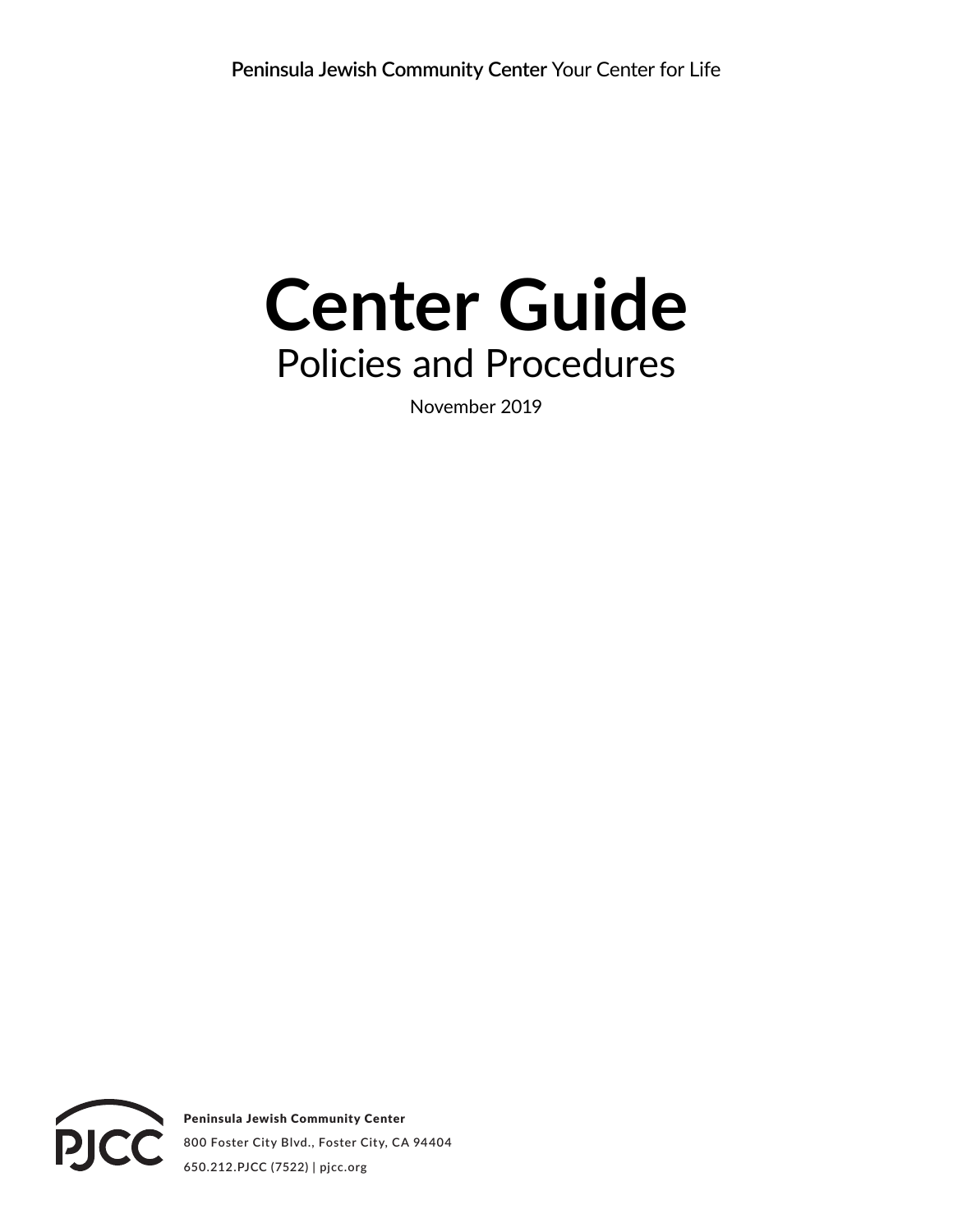# **HOURS OF OPERATION**

For the most up-to-date holiday hours, please visit pjcc.org/schedules. Hours are subject to change with announcement in email, website and posted in the Byer Athletic Center.

| <b>BYER ATHLETIC CENTER</b>   | Monday - Thursday<br>Friday<br>Saturday - Sunday                                             | $5:00$ am $-11:00$ pm<br>5:00 am $-$ 10:00 pm<br>$7:00$ am $-8:00$ pm                                              |
|-------------------------------|----------------------------------------------------------------------------------------------|--------------------------------------------------------------------------------------------------------------------|
| <b>MEMBERSHIP OFFICE</b>      | Monday - Friday<br>Saturday - Sunday                                                         | $9:00$ am $-8:00$ pm<br>$9:00$ am $-5:00$ pm                                                                       |
| <b>ADMINISTRATIVE OFFICES</b> | Monday - Friday                                                                              | $8:30$ am $-5:00$ pm                                                                                               |
| <b>PRESCHOOL</b>              | Monday - Friday                                                                              | 7:30 am $-$ 6:00 pm                                                                                                |
| YOUTH CENTER                  | Monday - Friday                                                                              | $9:00$ am $-6:00$ pm                                                                                               |
| <b>AQUATICS OFFICE</b>        | Monday - Thursday<br>Friday<br>Monday / Wednesday<br>Tuesday / Thursday<br>Saturday / Sunday | $9:00$ am $-6:00$ pm<br>10:00 am - 12:30 pm<br>2:45 pm $-$ 6:45 pm<br>$2:45$ pm $-7:45$ pm<br>$9:00$ am $-1:00$ pm |

# **PJCC GUIDING PRINCIPLES**

#### **Jewish life**

חוויה יהודית

#### Chavaya Yehudit

We celebrate the dynamic gifts of Jewish culture, tradition, ethics and community we received from generations before us. We joyfully welcome our role in enhancing these gifts today and for future generations.

# **Welcoming all**

# הכנסת אורחים

#### **Hachnasat Or'chim**

Our house is open wide to all. We embrace the diversity of culture, opinion, religion and identity in our community, and we strive to make the Center an accessible space where it feels safe to be oneself.

#### Our community of family and friends

קהילה ומשפחה

#### Kehilla u'Mishpacha

We are a hub for engagement, dialogue, collaboration and the celebrations that enrich our lives and the community in which we live. We also foster K'lal Yisrael, the unity of the Jewish people, by strengthening our link to the broader Jewish community and the State of Israel.

#### Wholeness of body, mind and spirit

שלמות

#### **Shleimut**

We respect and nurture each individual's journey toward wholeness and see our role as a catalyst for wellness, exploration, reflection and growth.

> **Repairing the world** תקון עולם **Tikkun Olam**

Each person makes a difference. Together we are responsible for making our community a place where we uphold dignity for all and seek to improve the world through our actions.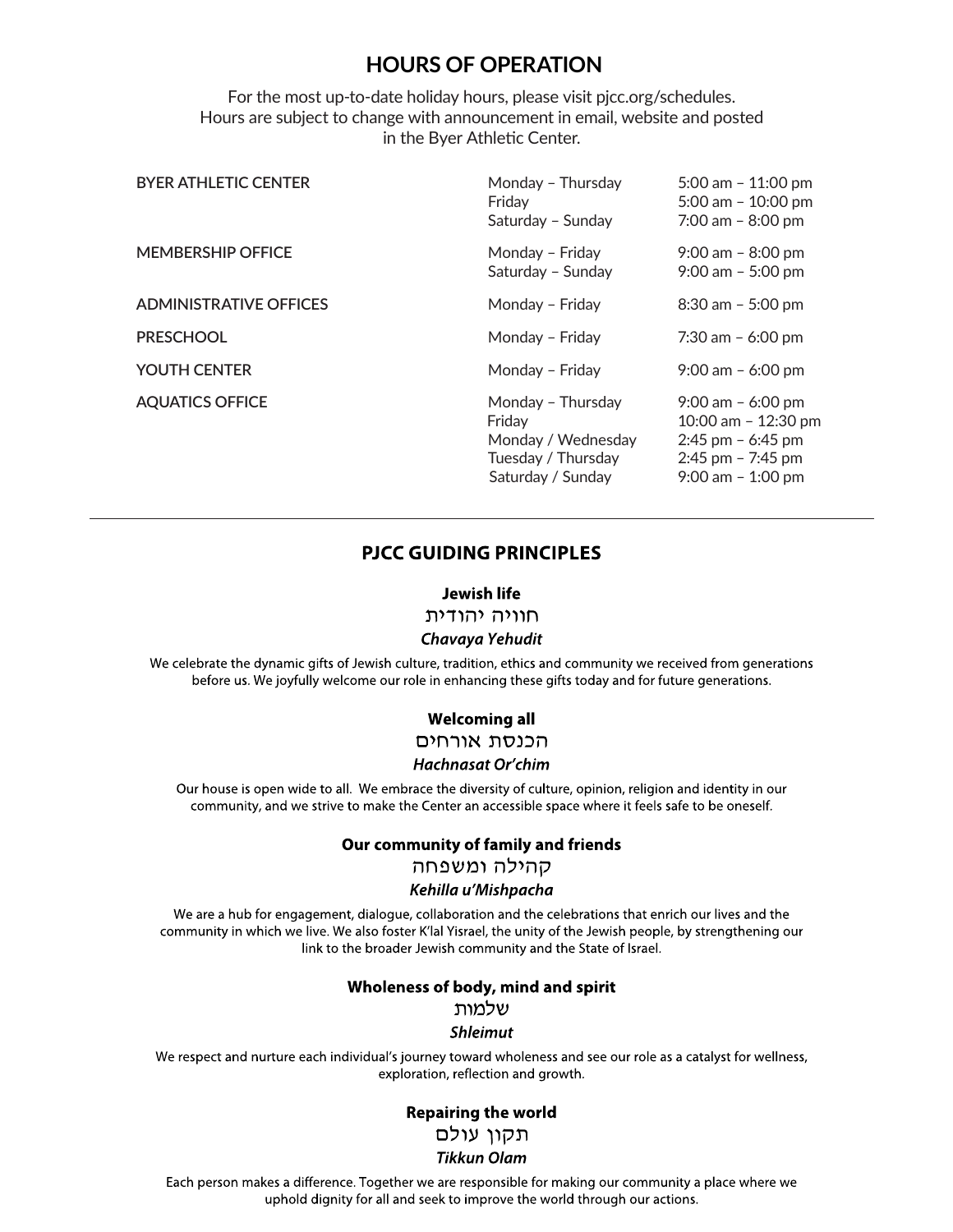# **TABLE OF CONTENTS**

| <b>Byer Athletic Center</b>                                     |
|-----------------------------------------------------------------|
| Koret Learning Center                                           |
| <b>Youth Center</b>                                             |
| Early Childhood Education Center (ECE)                          |
|                                                                 |
|                                                                 |
|                                                                 |
|                                                                 |
| <b>Dietary Guidelines</b>                                       |
| Non-Discrimination                                              |
| Privacy Policy                                                  |
| Solicitation                                                    |
| Insurance                                                       |
| Safety                                                          |
| Lost or Stolen Items                                            |
| <b>Cell Phones and Cameras</b>                                  |
| Smoking                                                         |
| <b>Alcohol and Illegal Drugs</b>                                |
| Pets                                                            |
| Guests                                                          |
| <b>Foster City Program Discounts</b>                            |
| Photography                                                     |
| Parking/Neighbor Relations                                      |
| <b>Insufficient Funds</b>                                       |
| <b>Facility Rentals</b>                                         |
| Transportation                                                  |
|                                                                 |
| <b>Types of Memberships</b>                                     |
| <b>Terms of Membership</b>                                      |
| Membership Cards                                                |
| Changes to Membership Status                                    |
| Resignation                                                     |
| College Student Rejoin Policy<br><b>Temporary Freeze Status</b> |
| Lockers                                                         |
| <b>Weekly Passes</b>                                            |
|                                                                 |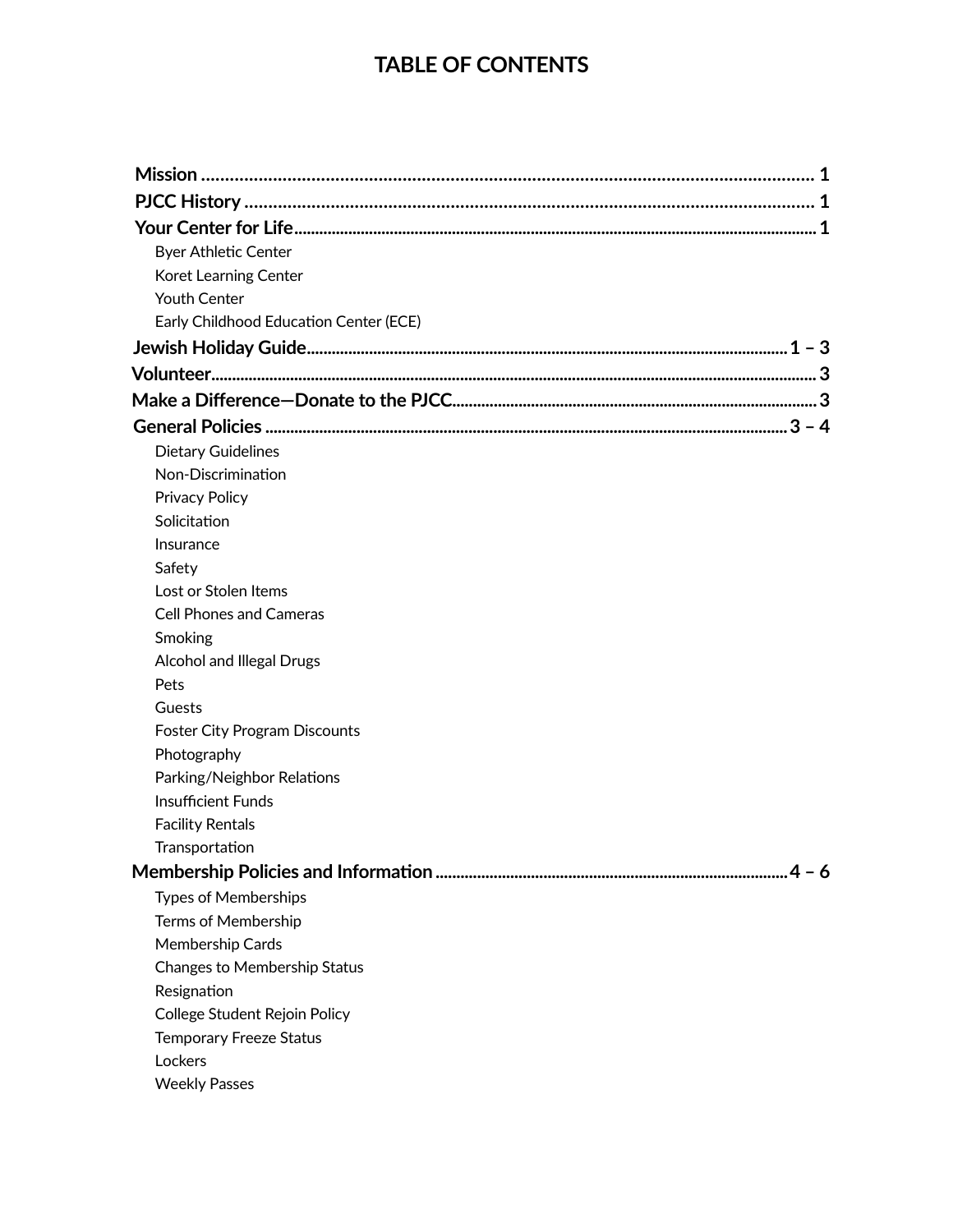| <b>Financial Assistance</b><br><b>Member Suggestions</b><br>Visiting Other JCCs<br>Reciprocity                                                                                                                  |
|-----------------------------------------------------------------------------------------------------------------------------------------------------------------------------------------------------------------|
|                                                                                                                                                                                                                 |
| <b>General Guidelines</b><br>Dan Cook Gymnasium Guidelines<br><b>Group Exercise Guidelines</b><br>Swimming Pools and Pool Area Guidelines<br><b>Locker Room Guidelines</b>                                      |
| J.Care<br>Fees and Hours<br>Reservations<br>Late Fees                                                                                                                                                           |
|                                                                                                                                                                                                                 |
| Preschool Registration<br><b>Treehouse Registration</b><br>Camp Keff Registration<br><b>PJCC Programs Registration</b><br><b>Activity Waiver</b><br><b>Class Cancellation Policies</b><br>Program Refund Policy |
|                                                                                                                                                                                                                 |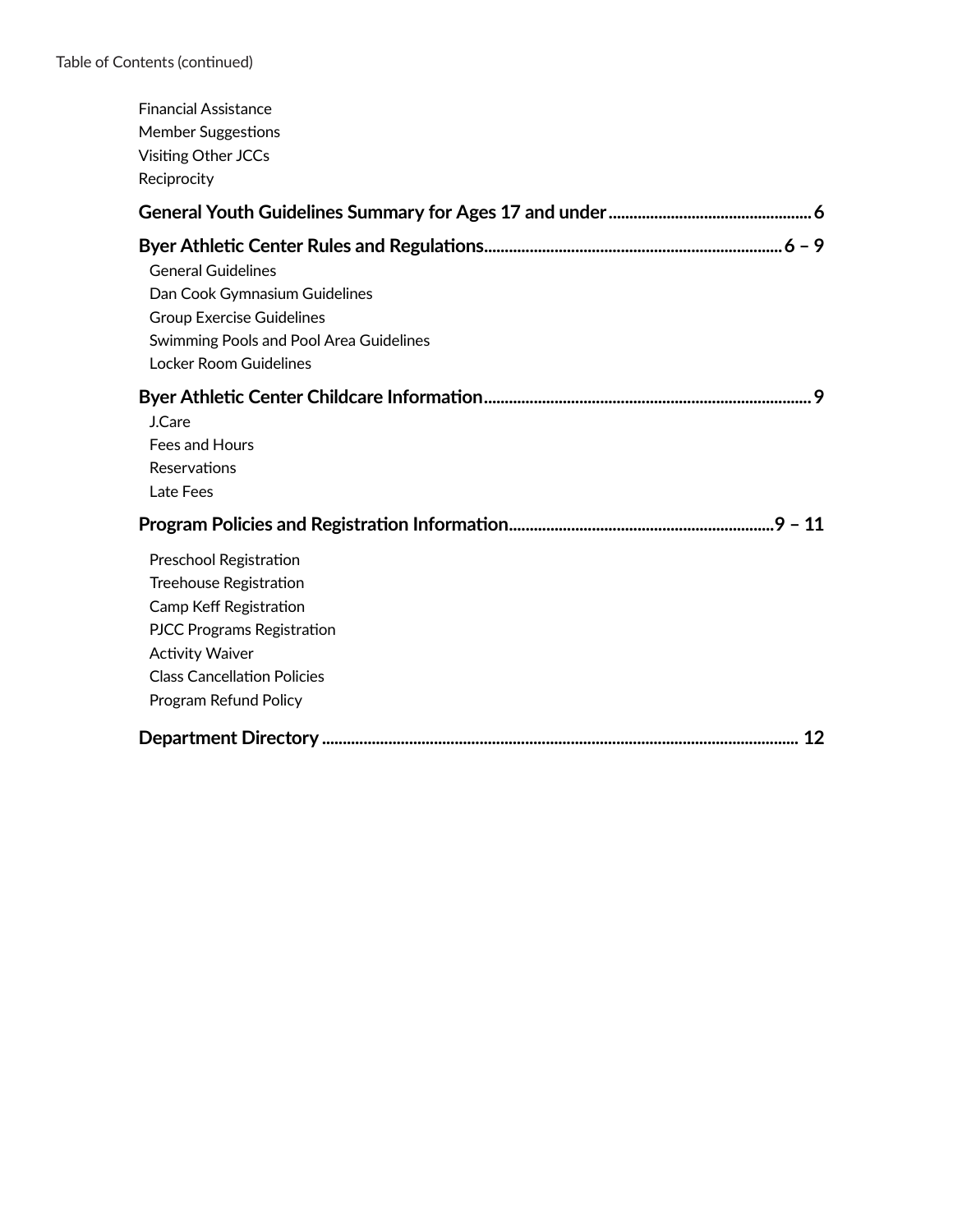# **Welcome to the PJCC!**

We are proud of our diverse, multicultural community guided by Jewish values including Shleimut, celebrating wholeness of body, mind, and spirit.

These policies help us ensure that the PJCC remains a place where all are welcome. They help ensure your safety as well as the safety of other members and guests.

# **Mission**

Leveraging Jewish wisdom and experience, we celebrate diversity, promote healthy lifestyles, and inspire personal growth and connection.

# **PJCC History**

Founded by a group of enthusiastic Jewish community members, the PJCC was brought to life in a rented house in Burlingame in 1948. The PJCC quickly became popular among many San Mateo County residents. With demand for the Center growing by leaps and bounds, the tiny house was soon too small to support the needs of its membership, so the Center was moved to a storefront in San Carlos.

By 1960, due to the Peninsula's increasing population, the Board of Directors eagerly set out to find a new home yet again. In 1963, the PJCC purchased and opened a much larger facility on a 4+ acre site in the Belmont hills where it remained for the next 40 years.

By 1993 our membership was once again exceeding capacity and our Board went in search of a more spacious home for the Center. A lease was signed with the City of Foster City in 1998, and the plan to build our new campus was born.

In May 2004, the PJCC opened its doors in its new Foster City location. Joining the PJCC on the North Peninsula Jewish Campus are the Ronald C. Wornick Jewish Day School, Jewish Community Federation, and Jewish Family and Children's Services.

# **Your Center for Life**

Open to people of all ages, faiths and backgrounds, our innovative Center provides a gathering place for everyone from infants to seniors.

# **Byer Athletic Center**

Featuring an extensive health and fitness complex, an aquatics complex with indoor, outdoor and kiddie pools, spa, a wide range of sports leagues and recreation programs, and all the amenities you expect in a premier facility.

# **Koret Learning Center**

Featuring a broad range of programs for adults of all ages, including lectures, special interest classes and Jewish family life celebrations. You will also find programs and activities geared towards the entire family.

# **Youth Center**

Featuring programs specifically created for our youth community, such as the Treehouse after-school program, enrichment classes, our award winning Camp Keff and many educational, recreational and social activities.

# **Early Childhood Education Center (ECE)**

Featuring an award-winning preschool and seasonal day camps, our ECE offers a full range of family toddler play groups, part-time and full-time preschool programs for children 2 – 5 years of age, enrichment classes and parent education.

# **Taube Center for Jewish Peoplehood**

The PJCC is proud to be a part of the Initiative on Jewish Peoplehood, co-funded by the Koret Foundation and the Taube Foundation for Jewish Life & Culture. Through this initiative, we present programs and celebrations that bring community together, travel and education programs that build connections to Israel and the heritage of the Diaspora communities, innovative classes and participatory experiences that elevate Jewish literacy and invigorate Jewish practice. The PJCC believes that the ongoing vitality of the Jewish people lies in the richness of its communal life, the vibrancy and diversity of its cultural and spiritual expression, and the shared experiences that inspire a sense of connectedness to Jews everywhere and in every generation.

# **Jewish Culture at the PJCC**

In addition to attracting Jewish members, the PJCC actively seeks membership and participation from the entire community. You do not have to be Jewish to join as a Member or to participate in our programs. Indeed, the PJCC is proud of its diverse and multicultural membership and staff which, in keeping with our mission and guiding principles, reflect the diverse faiths and backgrounds of our Bay Area community.

Some traditional Jewish dietary restrictions are observed at the PJCC. See "General Policies/Dietary Guidelines" on page 3.

# **Jewish Holiday Guide**

Throughout the year, certain Jewish holidays will affect Center hours; visit www.pjcc.org for these special holiday hours and descriptions. All Jewish holidays begin at sundown the night before the first day of the holiday (referred to as "Erev").

There are also Jewish holidays that may not affect Center hours, but are significant and often acknowledged and celebrated at the PJCC. Below is a brief overview of the Jewish holidays.

# *Rosh Hashanah* **(New Year)**

Rosh Hashanah, the Jewish New Year, occurs on the first and second days of the Hebrew month of Tishrei. In Hebrew, Rosh Hashanah means, literally, "head of the year." The New Year is a joyous remembrance of the creation of the world, as well as a solemn time of reconciliation and confronting the past year. Just as many Americans use January 1 as a time to make resolutions, likewise, the Jewish New Year is a time of introspection, looking back at mistakes of the past year and planning changes to make in the New Year. A popular observance during this holiday is eating apples dipped in honey, a symbol of our wish for a sweet new year. There is a custom of sending friends and relatives New Year's cards with special wishes for a happy and peaceful year and the greeting, Shanah Tovah (Happy New Year).

#### *Yom Kippur* **(Day of Atonement)**

Yom Kippur is the most solemn holiday of the Jewish year. It is traditional to fast from before sundown until after the following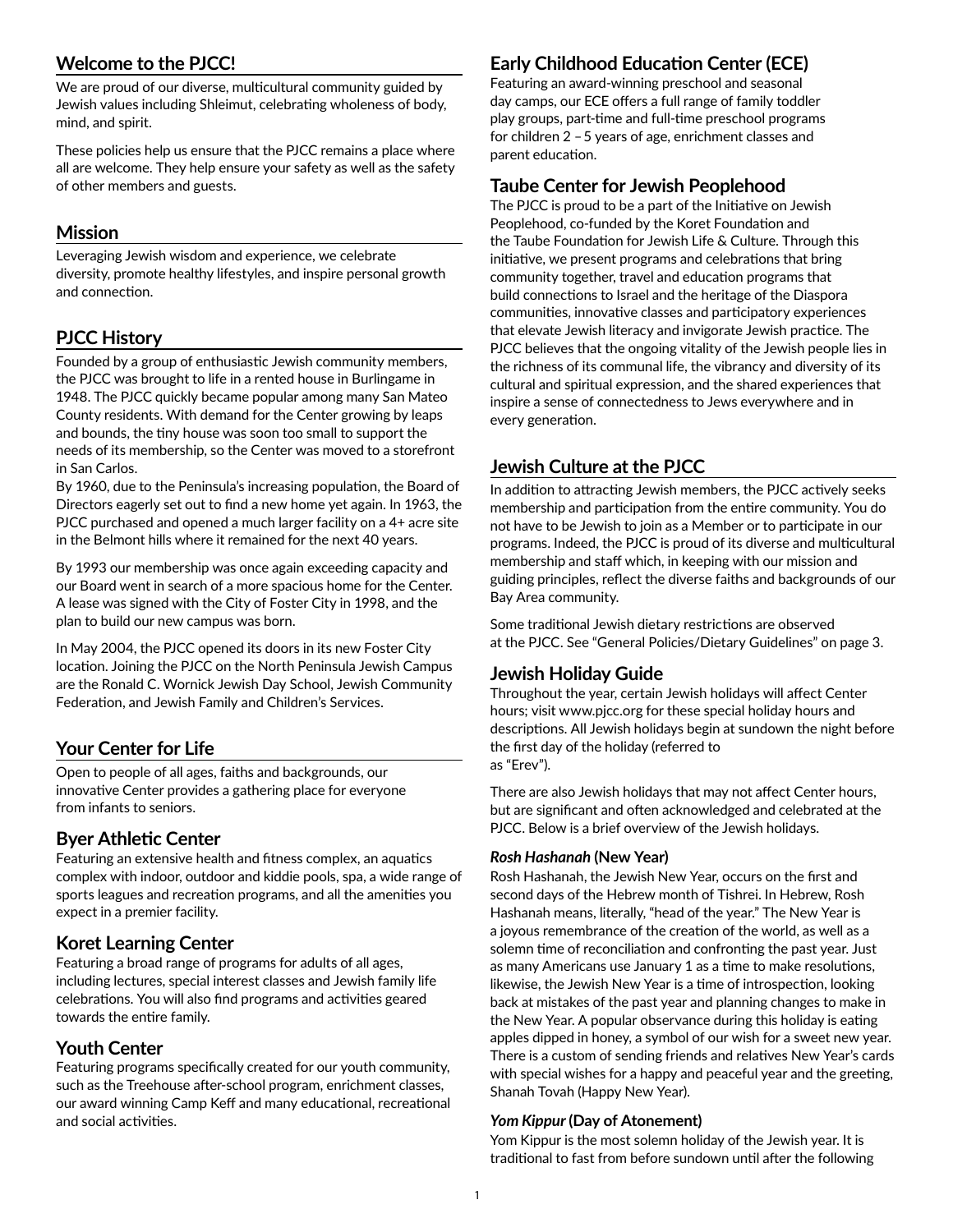sunset, and spend the day in quiet contemplation and prayer, asking for forgiveness from those one has wronged. The greeting G'mar Chatimah Tovah (May you be sealed in for a good year) is offered, and the day ends at sundown with a festive break of the fast in the synagogue or at home.

## *Sukkot* **(Fall Harvest Festival)**

Sukkot is both an agricultural and historical festival. Agriculturally, the holiday celebrates the final gathering of fruit and produce of the year. Historically, it represents the journey of the Jewish people through the desert after the Exodus from Egypt, during which time people lived in sukkot (booths such as the temporary shelter assembled in the Hamlin Garden). Meals are eaten inside this hut for seven or eight days, which is decorated with palm branches and hanging fruit.

### *Shemini Atzeret* **(Rain Holiday)**

Shemini Atzeret is a festival day at the end of Sukkot. It marks the end of the harvest season with prayers for just the right amount of rain in the coming year.

### *Simchat Torah* **(Rejoicing with the Torah)**

Simchat Torah caps off the Jewish holiday season as the community ends its cycle of public Torah (the first five books of the Hebrew bible) readings and promptly begins again. The concluding passage in the last chapter of Deuteronomy retells the death of Moses and is immediately followed with the first chapter of Genesis, which recounts the world's creation. Torah scrolls are removed from the ark while congregants sing, dance, and celebrate the cycle of readings from end to beginning, which symbolizes the unending nature of Torah learning.

### *Hanukkah* **(Festival of Lights)**

Around 165 BCE, Judah the Maccabee led a victorious revolt against the Syrian Greeks who occupied Israel. The traditional story of Hanukkah is that when the Maccabees went to rededicate the temple, there was only enough oil for one day. Miraculously, it lasted eight days. The tone of Hanukkah is a festive one, and the only special ritual is to kindle the lights for eight days. Foods made with oil are eaten, especially latkes (potato pancakes) and sufganiyot (doughnuts), and dreidel (spinning top) games are played. It is also common for gifts to be exchanged on each night.

# *Tu B'Shevat* **(New Year of the Trees)**

Tu B'Shevat is the 15th day of the month of Shevat on the Hebrew calendar. The celebration is known as the birthday of the trees. In Israel it is a popular day for tree planting, while in the Diaspora (Jewish communities outside of Israel) the day is marked with festive meals with fruits and nuts, and by planting either trees or plants. Jewish National Fund tree certificates are often purchased so trees can be planted in Israel (Jewish National Fund, 42 East 69th St., New York, NY 10021).

#### *Purim* **(Feast of Lots)**

Purim comes on the 14th day of the Jewish month of Adar and is the most festive Jewish holiday, celebrating the liberation of the Jews of Persia as recounted in the Biblical book of Esther. The highlight of Purim is the reading and discussion of the Megillah (a special scroll of parchment),

also known as "The Book of Esther." This book retells the tale of a woman who, through her beauty and intelligence, captures the heart of the enemy and thereby saves her people from catastrophe. Wrong was righted and everyone joined together in jubilant celebration. It is customary to dress in costume, give to

charity, and give edible gifts to family and friends.

#### *Pesach or Passover* **(Springtime Festival of Freedom)**

Passover is a Springtime Festival of Freedom. At this time of year, Jews remember the escape (with Moses as leader) from slavery in Egypt to freedom in Israel. The primary celebration of Pesach takes place in the home. The ritual dinner, which includes matzah (unleavened bread) and other special foods, is called a seder, the Hebrew word for "order." It is a time of remembrance and thanksgiving, as well as hope that the future brings freedom for all people. Jews cherish the gift of freedom and support efforts for everyone to live in a free world.

#### *Yom HaShoah* **(Holocaust Remembrance Day)**

Jews all over the world mourn the loss of six million Jewish lives lost during the Holocaust as part of Hitler's genocidal "Final Solution."

### *Yom HaZikaron* **(Israel Memorial Day)**

On this Memorial Day, Israelis and Jews commemorate the soldiers who have fallen fighting for Israel's independence and defending its security. This holiday falls the day before Israel Independence Day. In this way, a day of solemn commemoration can be followed by joyous celebration and song.

### *Yom Ha'Atzmaut* **(Israeli Independence Day)**

This holiday celebrates the Independence of the Modern State of Israel. In Israel the day of Yom Ha'Atzmaut is marked with fireworks, barbecues and outdoor revelry. For Jewish communities outside of Israel it is a time to gather and celebrate our pride and connection to the Jewish homeland.

# *Lag B'Omer* **(33rd Day of the Omer)**

This festive outdoor holiday is celebrated on the 33rd day of the Omer (a measure of barley), which is the period between Passover and Shavuot. Every night, from the second night of Passover to the night before Shavuot, the number of days of the Omer is counted. The counting is intended to remind us of the link between Passover, which commemorates the Exodus from Egypt, and Shavuot, which commemorates the giving of the Torah.

#### *Shavuot* **(The Festival of Weeks**)

Shavuot is the holiday celebration of the giving of the Torah (the first five books of the Bible) from God to Moses, and is also the Festival of the first fruits and grains—the fulfillment of the promise of spring. The holiday is celebrated with special services in the synagogues and by partaking of dairy foods, especially blintzes. In the synagogue, the Ten Commandments and the story of Ruth are read. Many synagogues hold Confirmation ceremonies on or near Shavuot. Synagogues and Jewish institutions decorate with flowers and greenery at this time.

# *Tisha B'Av* **(The Fast of the 9th Day of Av)**

An important fast day in the Jewish calendar is Tisha B'Av, the 9th day of the month of Av. On that day in the year 586 BCE, the Babylonians, led by King Nebuchadnezzar, besieged the Temple in Jerusalem and burned it to the ground. On that same day 656 years later (70 CE), the Second Temple was destroyed by the Romans. Like Yom Kippur, fasting on Tisha B'Av begins on the evening before the day itself and ends at nightfall twenty-five hours later.

#### *Tu B'Av* **(The Day of Love)**

Six days after the solemn fast day of Tisha B'Av comes Tu B'Av, a festival celebrating love! In ancient times, under the light of the full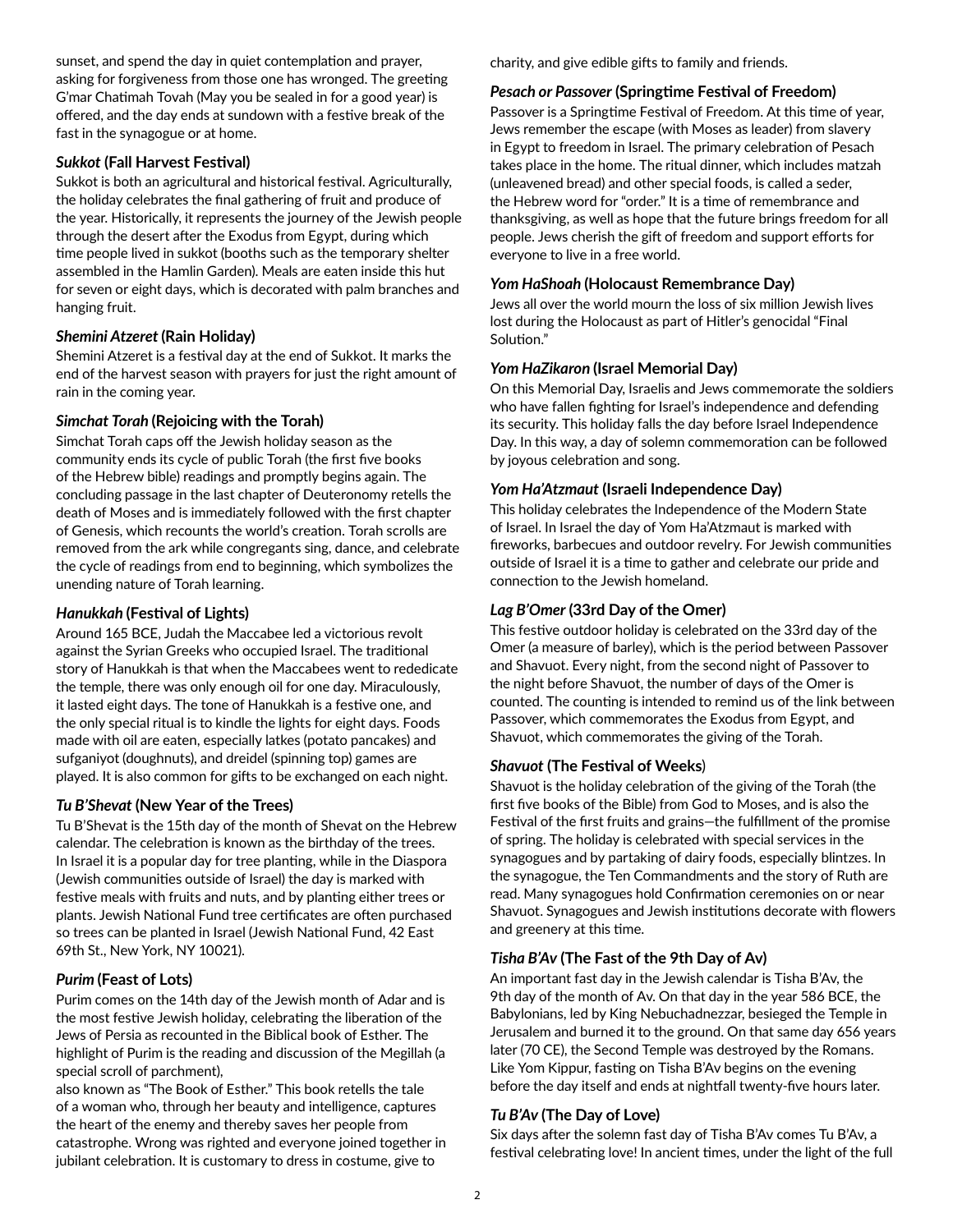moon, women wishing to marry would wear white garments (so none would know who was rich or poor) and dance outside the Jerusalem city walls. Suitors—or so it was hoped—would dance after them. Today in Israel, Tu B'Av is the occasion for a popular music festival on the shores of the Sea of Galilee. In the Jewish world, both in and outside Israel, it is a day to celebrate love and friendship. There is a connection between the last holiday of the year, Tu B'Av, and the first, Rosh HaShanah: both celebrate new beginnings.

# **Volunteer—Your Time and Talents are Priceless**

In addition to financial support, we rely on many volunteers who give selflessly of their time and talents to enable the PJCC to continue its valuable work. We always need volunteers to assist in many different facets of our organization such as: administrative and clerical support; hospitality; youth and teen programs; special events; sports and recreation coaches; adult and older adult programs. If you would like to volunteer for one of these rewarding opportunities, please call 650.378.2780 or email memberservices@pjcc.org.

# **Make a Difference—Donate to the PJCC**

As a non-profit organization, your tax-deductible gift makes a true difference.

Many of our most valuable programs rely on donor support — like transporting seniors to the doctor and grocery store, enabling kids-in-need to attend preschool and summer camp, creating meaningful Jewish and interfaith programming, and bringing the joys of multi-cultural, world-class art and music to the Peninsula.

# **Learn About It All in One Call**

Contact the PJCC Development Office at 650.378.2759 to learn about each of our opportunities, including annual gifts, program and financial assistance, named sponsorships, our annual benefit and bequests and other planned gifts.

# **Ways to Donate  —  Donate annually, pay monthly**

Save time with one-time set up of recurring credit card contributions or electronic funds transfers. Call us at 650.378.2707 for more information.

# **Secure Online Giving**

Complete a secure credit card contribution on our website at www. pjcc.org/support. In addition, by registering at escrip.com to benefit the PJCC (#130169295), your everyday credit and debit card use supports the PJCC at no cost to you.

# **Leverage Your Employer's Contribution Program**

Check to see if your employer has a matching gift program, whichwill often match your gift dollar-for-dollar. Some businesses also give cash, goods or services directly to communitybased organizations like ours. To learn more about this, or our Philanthropic Partners program for companies, please contact the development office.

# **Securities Transfers**

A stock transfer to the PJCC can be simple, and gifts of appreciated stock may have tax advantages - check with your tax advisor.

# **Honor or Memorialize Someone You Cherish**

We will gladly send a Tribute Card on your behalf to commemorate a gift given for a special purpose.

Other tribute opportunities are available through Funds described below.

## **Endowed Funds**

Endowment gifts create a steady stream of income for important programs and services. You can contribute to an existing endowed fund, or create a fund of your own – perhaps honoring a loved one.

#### **Legacy Giving**

Planned gifts and bequests, through our Morasha Society, are a growing part of our Center's future. They create a lasting legacy for our children and grandchildren, while helping to achieve tax and financial planning goals. You can also honor a loved one with your gift.

# **General Policies**

# **Dietary Guidelines**

The Café at the J conforms to a dairy/vegetarian/fish menu. Shellfish and pork products are not permitted on the premises. During the eight days of Passover each spring, the café is closed in order to avoid serving any leavened foods.

# **Non-Discrimination**

The Peninsula Jewish Community Center (PJCC) is an equal opportunity agency and does not discriminate based on religion, ethnic origin, age, gender, disability, sexual identity or orientation. The PJCC does not tolerate any type of harassment—physical, verbal or sexual—of our members, guests or employees. The PJCC reserves the right to deny access to the facility and its programs to those who refuse to abide by our policies.

## **Privacy Policy**

At the PJCC, we are committed to respecting your privacy and recognize your need for appropriate protection and management of any personal information you share with us. For additional information, please see our Privacy Policy at pjcc.org.

# **Solicitation**

No solicitations of a commercial nature are permitted on the PJCC premises. PJCC authorized vendors will conduct their business through PJCC personnel and need to check-in with security at each visit.

#### **Insurance**

It is the responsibility of every individual, or his/her parent or legal guardian to provide health coverage while participating in all PJCC activities. The PJCC does not provide any accident or health coverage for its members or guests. As a reminder all Center Members, guest visitors |and program participants sign a waiver of liability to participate at the PJCC.

#### **Safety**

For the security and safety of our members, the PJCC reserves the right to check personal belongings at the door and exclude or remove any person from the premises, or its programs, for any violation of our rules and regulations or for jeopardizing the safety and well being of others. Children 12 years of age and under must check in at the Welcome Center with a supervising adult or parent who will accompany them to and from classes or programs.

#### **Lost or Stolen Items**

The PJCC is not responsible for lost or stolen items. Lost and Found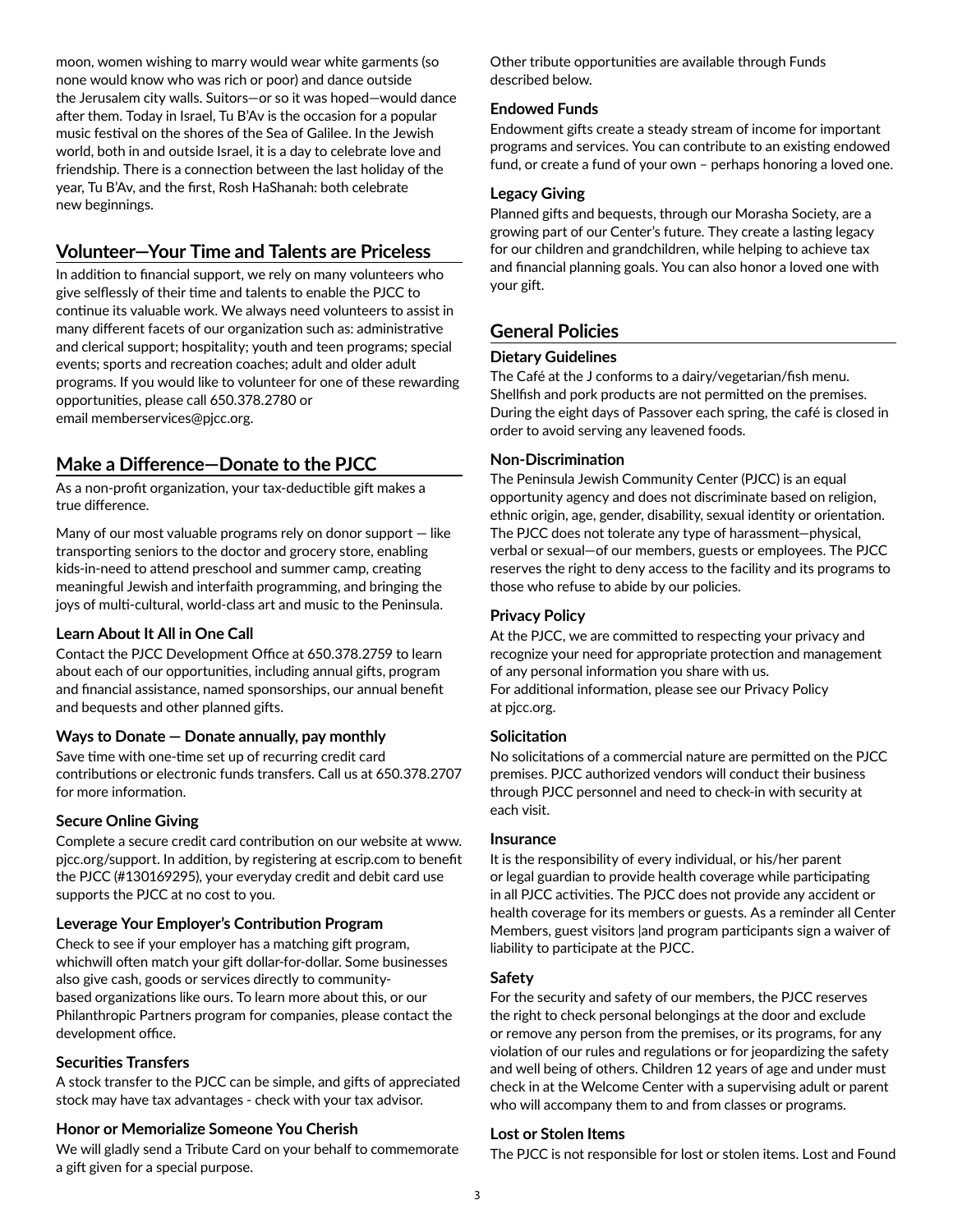is located at the Welcome Center. Items will be kept for 10 days and then donated.

### **Cell Phones and Cameras**

Cell phones and cameras are prohibited in the Byer Athletic Center locker rooms. Please observe the proper cell phone etiquette for the privacy and comfort of other members:

- Set phone to vibrate mode.
- Find an appropriate location to chat. We recommend the lobby, Café at the J, Hamlin Garden, outdoor pool deck away from others and hallways outside of any if the fitness rooms.
- Talk quietly while en route to that appropriate spot.
- Cameras or camera phones strictly prohibited in the locker rooms under any circumstance.

# **Smoking**

There is no smoking of any substance allowed anywhere on the PJCC premises.

# **Alcohol, Marijuana and Illegal Drugs**

Possession and consumption of alcohol and/or marijuana in any form is not allowed on PJCC premises. Occasionally, the PJCC CEO will authorize responsible alcohol consumption for a specific event on activity, limited to a particular area of the PJCC. Anyone possessing or consuming unauthorized alcohol will be asked to dispose of it.

Use of illegal drugs on PJCC premises is strictly prohibited. Any observation of such use will be handled by the PJCC security staff, and referred to the local law enforcement agencies.

# **Pets**

No pets are allowed on the PJCC premises, with the exception of Service Animal and Service Animal In Training as defined by the ADA and in accordance with state and federal law.

#### **Guests**

Guests are welcome at the PJCC. All guests are asked to sign in via the iPads at the Front Desk upon entering the Center.

Aguest pass, a completed guest agreement (which includes a waiver of liability) and a photo (taken on first visit) are required for access to the pools and surrounding areas, the playground, and Byer Athletic Center (BAC).

Center Members may bring up to four guests per visit, per membership household. A pass is required for each guest. Guest passes may be purchased at the time of entry.

- Children 6 years of age and younger, and any age child not swim safe, requires a guardian IN THE WATER within arms reach at all times.
- Guests 12 years and under must be accompanied and supervised by an adult at all times.
- Guests 13 17 years require parent's or legal guardian's signature on the Guest Agreement. They have access to Dan Cook Gymnasium and pools only; access to the fitness floors is not permitted.
- Guests must be 18 years and older for access to fitness floors.

Please refer to Byer Athletic Rules and Regulations for detailed guidelines.

# **Foster City Program Discount**

Discounts on Non-Member rates are available to Foster City residents for certain programs. Quantities are limited.

# **Photography and Video**

Throughout the year, photographs and video featuring PJCC programs are taken during various activities for publication. The PJCC reserves the right to use all photographs and video, for both print and online materials, anonymously and without compensation, unless prior written notification is received.

# **Parking and Neighbor Relations**

Please be courteous to our neighbors. No parking allowed in neighboring apartment building lots, Foster Square or the Foster City Recreation Center parking lot. Cars subject to be towed at owner's expense if parked on private property. ADA-accessible spaces are reserved for those legally disabled and displaying a DMV-issued placard. Motorcycles must be parked in a regular parking spot. For your safety and the safety of others, please observe all speed limit and directional signs at all times while on campus and parking lots — as you would on city streets. The PJCC is not responsible for lost or stolen items, or damaged vehicles, and we strongly recommend not leaving valuables exposed in parked cars.

# **Insufficient Funds and Other Forms of Non-Payment**

There is a \$20 charge for any form of payment that is returned unpaid, including checks and electronic transactions.

# **Facility Rentals**

Facility rentals, birthday parties/birthday party packages and pool parties are available to members and non-members. Members and non-profit organizations pay discounted rates. For more information, contact the PJCC at 650.212.PJCC (7522) or visit pjcc. org/facility-rentals.

# **Transportation**

Every Moday, Tuesday, Thursday, and Friday, Get Up & Go provides transportation within San Mateo County for non-driving adults 50 years and older for medical and persianl appointments, shopping, and other destinations. Rides are provided by PJCC staff drivers, using wheelchair-enabled buses and van, as well as volunteer drives using their own cars. Transportation to the PJCC is available on Wednesdays for the Get Up & Go socialization program. Programs, including transportation, are free. First come, first served, so reserve your ride early. Call 650.378.2750 to register or reserve your ride.

To charter the PJCC 28 Passenger Bus, please call 650.378.2717

# **Membership Policies and Information**

When you join the PJCC, you're more than a member-you're a valued part of our vibrant community. Join us to feel how good it is to belong.

For information and rates, please call the Membership Office at 650.378.2701 or visit pjcc.org/membership.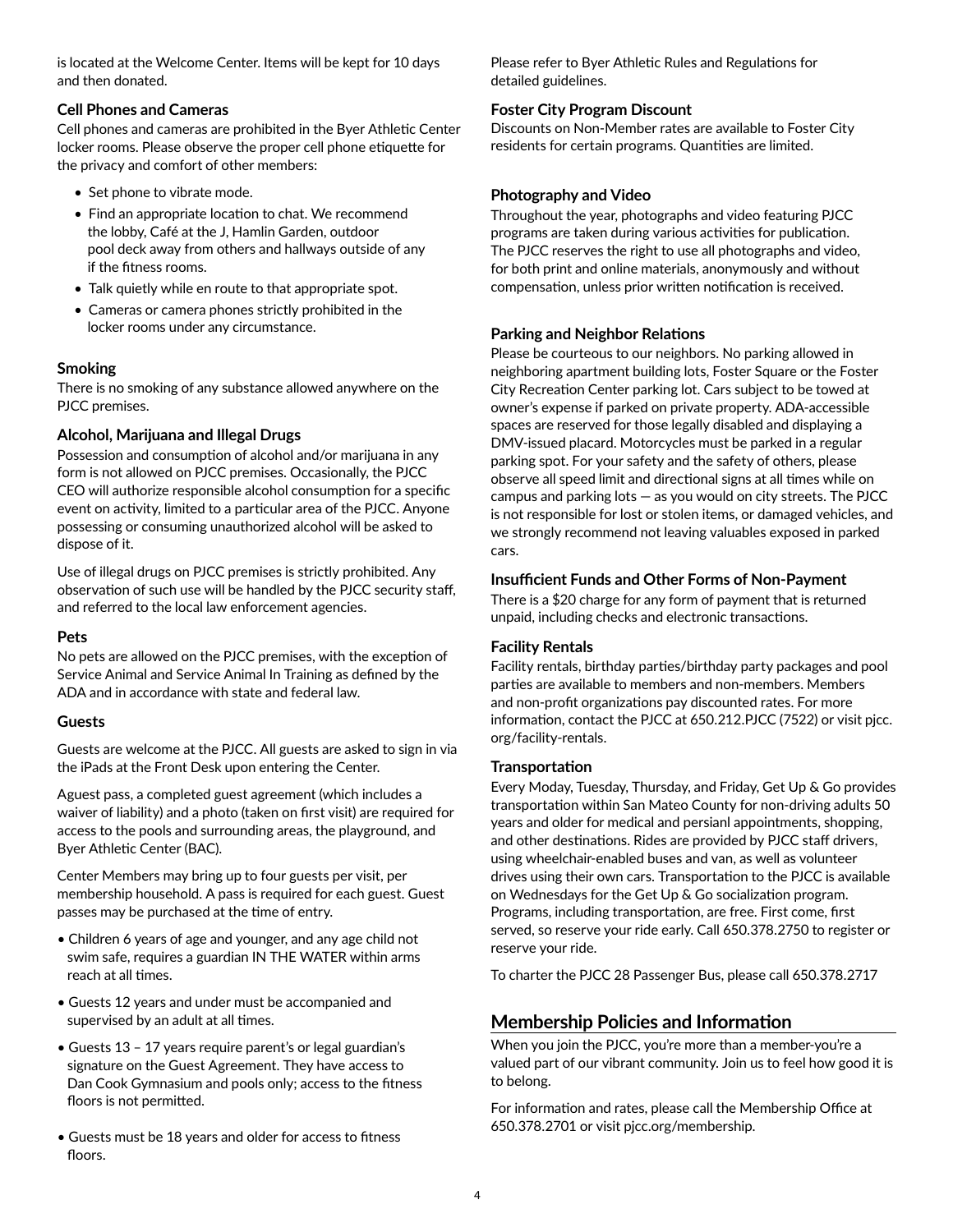# **Types of Center Membership**

# **Center Membership**

Experience our state-of-the-art fitness equipment. Participate in our fun, high-energy group ex classed. Swim laps, then relax poolside. With a PJCC Center Membership, you have full access to our fitness facilities. Plus, you'll receive special invitations to Member-only events, enjoy Member pricing and special benefits.

#### **Center Membership benefits**

- Unlimited use of our state-of-the-art fitness facility,pools, whirlpool, sauna, steam and Evolution Cycling Studio.
- Member pricing and special offers on spa services, personal training, Pilates, childcare, TRX and much more.
- Member pricing\* on PJCC programs including concerts, adult and kid classes, swim lessons, sports leagues and more.
- Member pricing\* on Youth Programs including Treehouse, Camp Keff and enrichments.
- Priority registration for Summer Camp.
- Special Pricing for currently-enrolled Preschool Families.
- Priority on Early Childhood Education & Treehouse waitlist.
- Guest passes to the Byer Athletic Center.

*\*Must be a current member at time of registration to receive the member price. Child must be a member at time of registration through the completion of the program to receive the member price.*

#### **Network Membership (Multi-Center)**

A Network Membership grants you access to JCCs throughout the Bay Area, including the Jewish Community Center of San Francisco, Osher Marin Jewish Community Center in San Rafael, Oshman Family Jewish Community Center in Palo Alto, and Addison Penzak Jewish Community Center in Los Gatos.

#### **Community Membership**

A Community Membership makes you a part of the PJCC family. You'll receive priority registration for Camp Keff, participate in programs and events, and receive special Member pricing for concerts, activities & classes. Plus, you'll be connected to our wonderful community of friends and family!

#### **Community Member Benefits**

- Member Pricing for Select programs, concerts & events\*
- Priority registration for Camp Keff
- Guest passes to the Byer Athletic Center

Annual fee per household is renewable annually. For annual (family or Senior 65 and above) rates visit pjcc.org/membership or call 650.378.2703.

*\* Excludes preschool, swim lessons and Byer Athletic Center program and Classes*

# **Terms of Center Membership**

Center Membership is on a month-to-month basis per the terms and conditions of the Membership Agreement. Membership Agreement is part of the membership application and is also available on request at Membership office. One must be a

current paying member to receive program discounts at time of registration through the session they are registered for. Child members must have a paying active adult member on account to maintain membership status and receive program discounts.

Cancellation for Center Membership must be submitted in writing through an electronic form provided by PJCC Member Services per the terms of the Membership Agreement. Community Membership is on an annual basis and is non-refundable. PJCC Center and/orCommunity Membership is not transferable.

#### **Membership Cards**

All Center Members (2 years of age and over) must present a valid membership card upon arrival at the Welcome Center. Presenting a membership card is part of a security system designed for the safety of Members. In the event that a Member does not have his/ her card present for any reason, access will be permitted only after membership is verified.

If a card is lost, stolen or damaged, it must be reported to Member Services immediately. Replacement cards will be subject to a \$10 fee. Children 17 years of age and under are required to have their photos updated annually at no charge. New photos and cards can be obtained from the Welcome Center.

#### **Changes to Membership Status**

Primary Member may convert to another available type of membership by giving advance written notice to the PJCC, paying the difference of two prevailing membership enrollment fees, if applicable, and commencing payment of the dues of the new membership type. Notices requesting conversion of membership type received by the PJCC on or before the first calendar day of the month will become effective on the last day of that month. Notices received by the PJCC on or after the second calendar day of the month will become effective on the last calendar day of the following month.

If primary member cancels his/her membership, the Adult Add-on becomes the Primary Member and, as such, is required to complete a new Membership Agreement, accepting financial responsibility.

#### **Resignation**

Primary Member may resign from the PJCC by giving advance written notice to the PJCC by completing an electronic form to remove him/herself as well as any other persons on the membership. Resignation notices received by the PJCC on or before the 15th of the month will become effective on the last day of that month. Resignation notices received on or after the 16th of the month will become effective o n t he last calendar day of the following month. Dues will continue to accrue until the resignation is effective. No resignation will be effective, and dues shall continue to be payable here under, until all required payments have been received by the PJCC.

After Primary Member's resignation has become effective, he/ she will not be subject to any further dues and all membership privileges will be terminated. Unless otherwise noted, all members on a family or corporate membership will be converted to individual memberships and subject to the dues of that category of membership, if the primary Member resigns or terminates. After resignation becomes effective, a person who wishes to rejoin the PJCC will be subject to a new enrollment fee and dues at the current rate.

PJCC reserves the right at any time to terminate the membership or privileges thereunder of any member for failure to comply with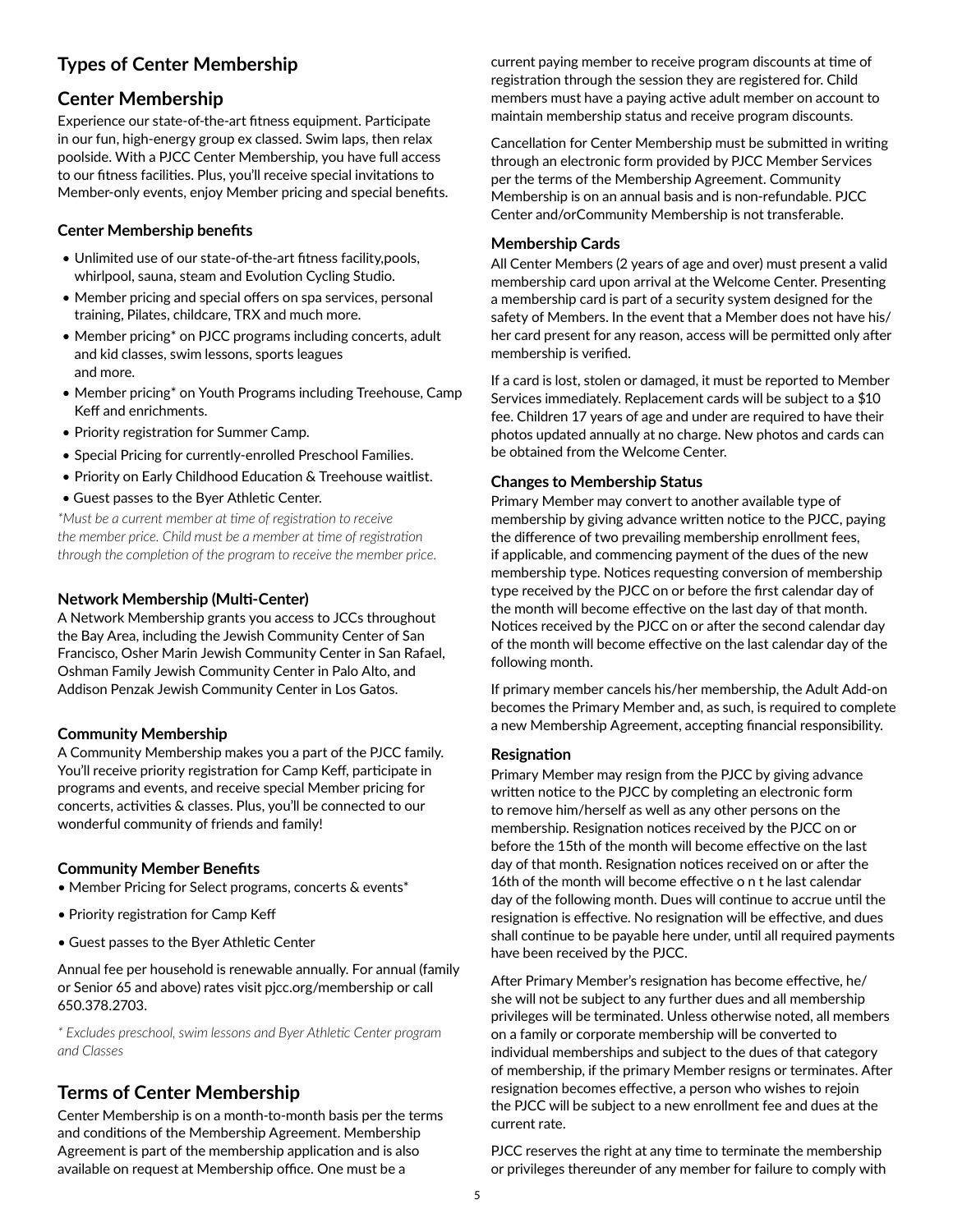the terms the Membership Agreement or with any of the rules and regulations adopted by the PJCC or for any conduct PJCC determines in its discretion to be improper or in any way contrary to the best interest of PJCC and its membership.

To obtain the required online form, please contact memberservices@pjcc.org, call 650.378.2709 or visit the PJCC Welcome Center.ices at 650.378.2703 or email memberservices@ pjcc.org.

#### **College Student Rejoin**

College Students ages 18 – 25 who are children of existing Center Members may cancel and rejoin their parent's membership during specified college breaks, with no enrollment fee, as long as one parent has an ongoing current membership and the child has paid the enrollment fee once. If a college student rejoins at any other time they are subject to the current enrollment fee. To re-enroll your college student during their break, contact memberservices@ pjcc.org, call 650.378.2703 or visit PJCC Welcome Center.

Breaks include:

- Summer: One three month membership starting May
- Winter: One-month membership starting December option
- Spring: Weekly passes and/or day passes are the best option

### **Temporary Freeze Status**

Primary Member may apply for a temporary "Freeze Status" for any person on their membership for a minimum of one (1) month and a maximum of six (6) consecutive months and by giving written notice to the PJCC on or before the 15<sup>th</sup> of the month which will become effective on the last day of that month. Freeze requests received on or after the 16<sup>th</sup> of the month will become effective on the last calendar day of the following month. Temporary Freeze Status is subject to PJCC approval. **During an approved Freeze Status, a Member may not use any PJCC facilities and is subject to reduced membership dues.** (See Member Services for fees). One must be a current paying member to receive program discounts at time of registration through the session they are registered for. Child members must have a paying active adult member on account to maintain membership status and receive program discounts. Members may purchase guest passes at Non-Member rate to use facility during freeze. Member may return to regular membership status by notifying the PJCC in writing and commencing payment of prevailing dues per their membership agreement. The availability of Freeze Status varies and may not be available for some categories of membership.

#### **Lockers**

Lockers are available for day use only in the men's, women's and family locker rooms. Limited long-term lockers are available for rent on a month-to-month basis. Please check with the Welcome Center for availability and fees.

# **Weekly Passes (Center Members Only)**

Weekly passes are available for family members of Center Members visiting from out of town (over 75 miles out of area) or for college-age students visiting during holiday breaks. Weekly passes must be purchased a Center Member and guest must show proof of out-of-town residency. Guests 17 years of age and under require parent/legal guardian signature on the Guest Agreement for each visit and have access to Dan Cook Gymnasium and pools only and are not allowed on the fitness floor. Refer to Byer Athletic Center rules and regulations for guidelines and age restrictions at pjcc.org/youth-policies. List of fees are available at the PJCC Welcome Center or at pjcc.org/guests-policies.

#### **Financial Assistance**

Limited financialassistanceisavailableforbothchildrenand adults who need financial support to participate in PJCC Preschool, Camp, PJCC Programs and membership. Applications can be obtained by contacting the Member Services Director at 650.378.2711 or bboscarino@pjcc.org.

#### **Member Suggestions**

Your opinion is of great value to us. If you see areas where we need to improve, or you would like to acknowledge things we are doing well, we want to know! If you have an idea or suggestion let us know by completing a member suggestion form located on the Ipad at the Welcome Center or email memberservices@pjcc.org.

### **Visiting other JCCs**

When you travel and want to work out or use services at a Jewish Community Center (JCC) in another city, you may do so on a short-term basis at participating JCCs. Each JCC is autonomous and establishes its own guest policies and procedures. A minimal guest fee may apply. Network membership is available to local JCCs. Contact PJCC Membership Office at 650.378.2701 or membership@pjcc.rog for rates and details.

### **Reciprocity**

The PJCC is pleased to offer a courtesy membership for up to two weeks to current, active members visiting from JCCs over 75 miles from the PJCC with presentation of a valid JCC Member identification card. After two weeks, guest passes must be purchased to continue use of the facility. Members of JCCs within 75 miles of the PJCC must purchase a guest pass for each visit.

# **General Youth Guidelines for Ages 17 and Under**

PJCC Byer Athlectic Center facilities are for Center Members only. Non-Members are invited to use our facilities, such as the Fitness Center or pools, with the purchase or use of a guest pass.

All Center Members (2 years and over) must present a valid membership card upon arrival and all guests must sign in.

Refer to PJCC Byer Athletic Center rules and regulations for specific guidelines and age restrictions.

#### **6 years of age and under**

- Must check in with a supervising adult or parent who will accompany them to and from all classes or programs.
- Must be accompanied and supervised by an adult at all times when using all PJCC facilities unless registered in a supervised activity.
- Are not permitted on the fitness floor.
- Are not permitted to use the sauna or steam room.
- Must be accompanied by an adult in their gender-respective locker room.
- Children 36 months of age and older are not permitted in the opposite sex locker room and should use family changing rooms.
- Guardian is required to be within arm's reach when child is in the water using any of our pools, including the whirlpool.
- Guardian must stay at the indoor pool area while child is in swim classes.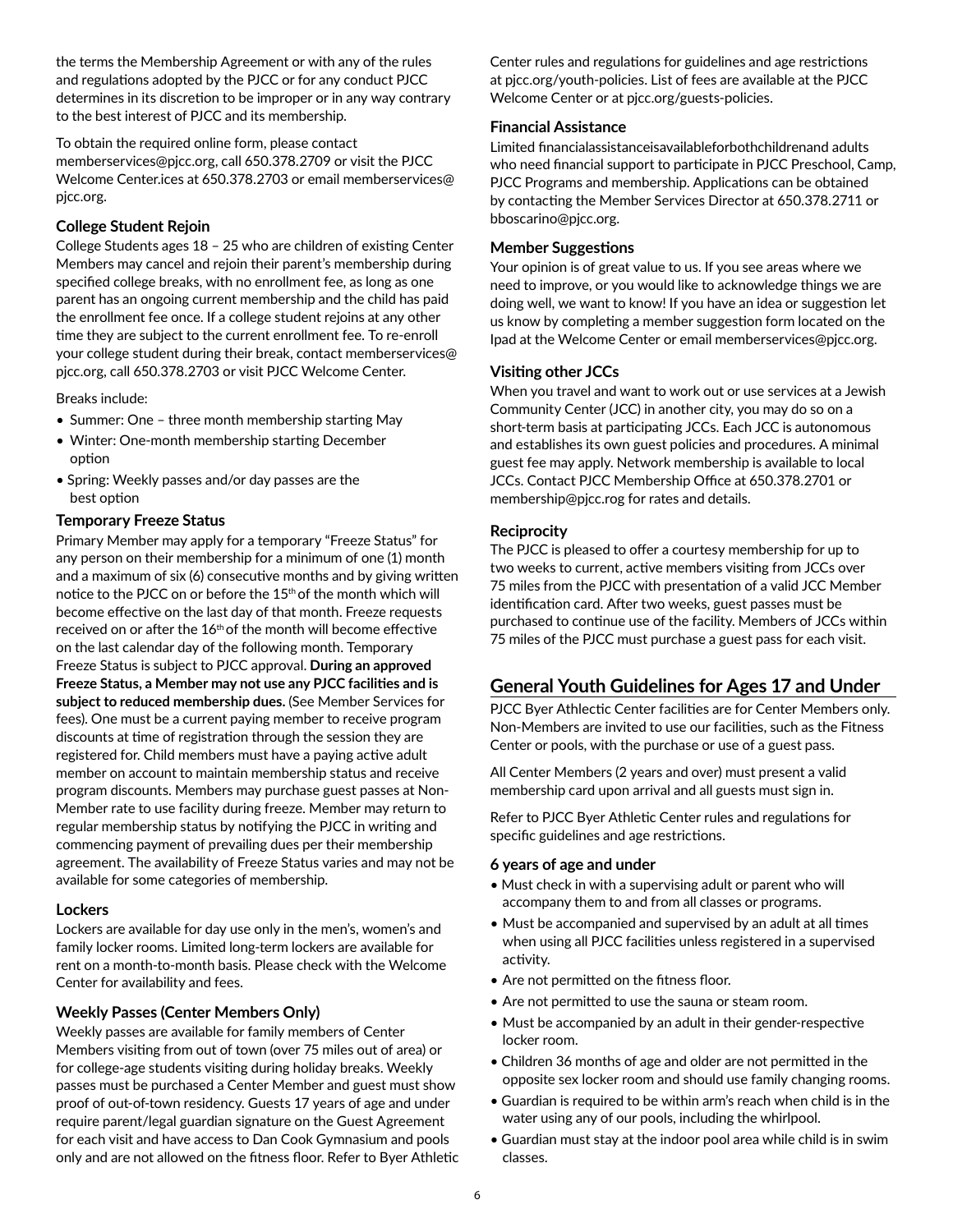### **7 – 12 years of age**

- Must check-in with a supervising adult or parent who will accompany them to and from all classes or programs.
- Must be accompanied and supervised by an adult at all times when using all PJCC facilities unless registered in a supervised activity.
- Center Members may swim by themselves, but a parent MUST be in the facility. Lifeguards may use discretion in the enforcement of this rule. It is the parent's responsibility to remain with a child who is a poor swimmer, regardless of age.
- Center Members ages 11 12 may participate in open gym by themselves, but a parent MUST be in the facility. They may also use the Fitness Center with a parent after completing the Youth Fitness Certification program, otherwise they are not allowed on the fitness floor.
- Center Members are allowed to participate in age-appropriate youth fitness classes and must be checked in by an adult.
- Must be supervised when using the whirlpool during permissible hours
- Are not permitted to use the sauna or steam room.

### **13 – 17 years of age**

• Center Members are allowed to use the fitness floor only after completing a FIT 1-fitness orientation.

# **Byer Athletic Center Rules and Regulations**

# **General Guidelines**

- 1. PJCC Byer Athletic facilities are for Members only. Guests are invited to use our facilities, such as the fitness center or pools, with the purchase of a guest pass and signed waiver.
- 2. All Center Members (2 years of age and over) must present a valid membership card upon arrival at the Welcome Center.
- 3. Children 12 years of age and under must check-in with a supervising adult or parent who will accompany them to and from their class or program. They are not allowed on the fitness floor unless participating in a youth fitness program or working with a personal trainer.
- 4. Center Members 11 12 years of age are eligible to use the fitness floor with a parent or supervising adult after completing the PJCC Youth Certification Program.
- 5. No food of any kind is allowed in the Byer Athletic Center, on the fields or in the indoor swimming pool. Food may be consumed in the café, lobby, courtyard and outdoor areas only. While exercising, only water or sports drinks are permitted in workout areas and must be contained in closed, unbreakable, containers. Glass is not permitted.
- 6. Take pride in the PJCC and respect other members by helping keep the Center clean. Please remember to:
	- Wipe down machines, mats or equipment after each use.
	- Deposit used towels in the towel drop.
	- Throw away trash in receptacles.
	- Limit towel use to one towel per person. Workout towels are available upstairs in the fitness areas, and bath towels are available in the locker rooms.
	- Wear closed-toed shoes while in fitness areas.
- When doing multiple sets, allow fellow members to work in.
- Do not tie up equipment by resting on it between sets.
- Adhere to the 30-minute time limit when others are waiting for the cardiovascular equipment.
- Return free weights and other equipment to their proper place after use.
- Do not drop weights or lean weights against walls, mirrors or machines.
- 7. Spotters must be used during all free weight heavy lifting. Ask the fitness staff for assistance, if needed.
- 8.  Chalk or other similar substances used for weight training are not permitted.
- 9. Be aware of your body's limits. Fitness trainers are available to provide you with a safe and effective exercise program.
- 10. Gym bags and personal items including handbags, coats, etc., are not permitted in the weight room, cardio equipment areas, Group Exercise Studio and indoor pool deck. Complimentary day lockers are available for storing these items.
- 11. The PJCC is not responsible for lost or stolen items.
- 12. Outside trainers are not allowed. All exercise instruction and private training is to be given by PJCC staff only.
- 13. Inappropriate behavior that adversely affects fellow members/ staff including, but not limited to, yelling, loud grunting, and foul or abusive language will not be tolerated.
- 14. Be respectful and courteous to other members. Please use a towel when using equipment.
- 15. If you have any problems, please ask a staff member for assistance. We are here to make your experience at the PJCC the best it can be!

#### **Dan Cook Gymnasium Guidelines**

For the enjoyment and safety of all Members and guests please observe the following rules:

- 1. Play at your own risk. PJCC staff is on duty for limited hours.
- 2. Children 10 years of age and under must be under direct supervision of an adult at all times unless registered in supervised activities while using the facilities. Center Members 11 – 12 years of age may participate in open gym by themselves but a parent MUST be in the facility.
- 3. Only non-scuff shoes are allowed; no open-toe shoes.
- 4. Shirts must be worn at all times.
- 5. Absolutely no food is allowed. Beverages must be in a covered, non-glass container.
- 6. Horseplay, fighting, destructive, threatening behavior, and disrespectful language are prohibited.
- 7. Equipment is available for check-out at the Welcome Center located in the lobby when a gym supervisor is not on duty.
- 8. Outside trainers are not allowed. All exercise instruction and private training is to be given by PJCC staff only.
- 9. To contact the Security Desk, dial 2740 from the phone located on the wall near the gym office.
- 10. Open Gym: Activities will be set-up and permitted at the discretion of the Gym Supervisor.
- 11. Drop-In: Gym Supervisors may cancel a drop-in activity if there is insufficient attendance or may be rescheduled due to conflicts with other programs.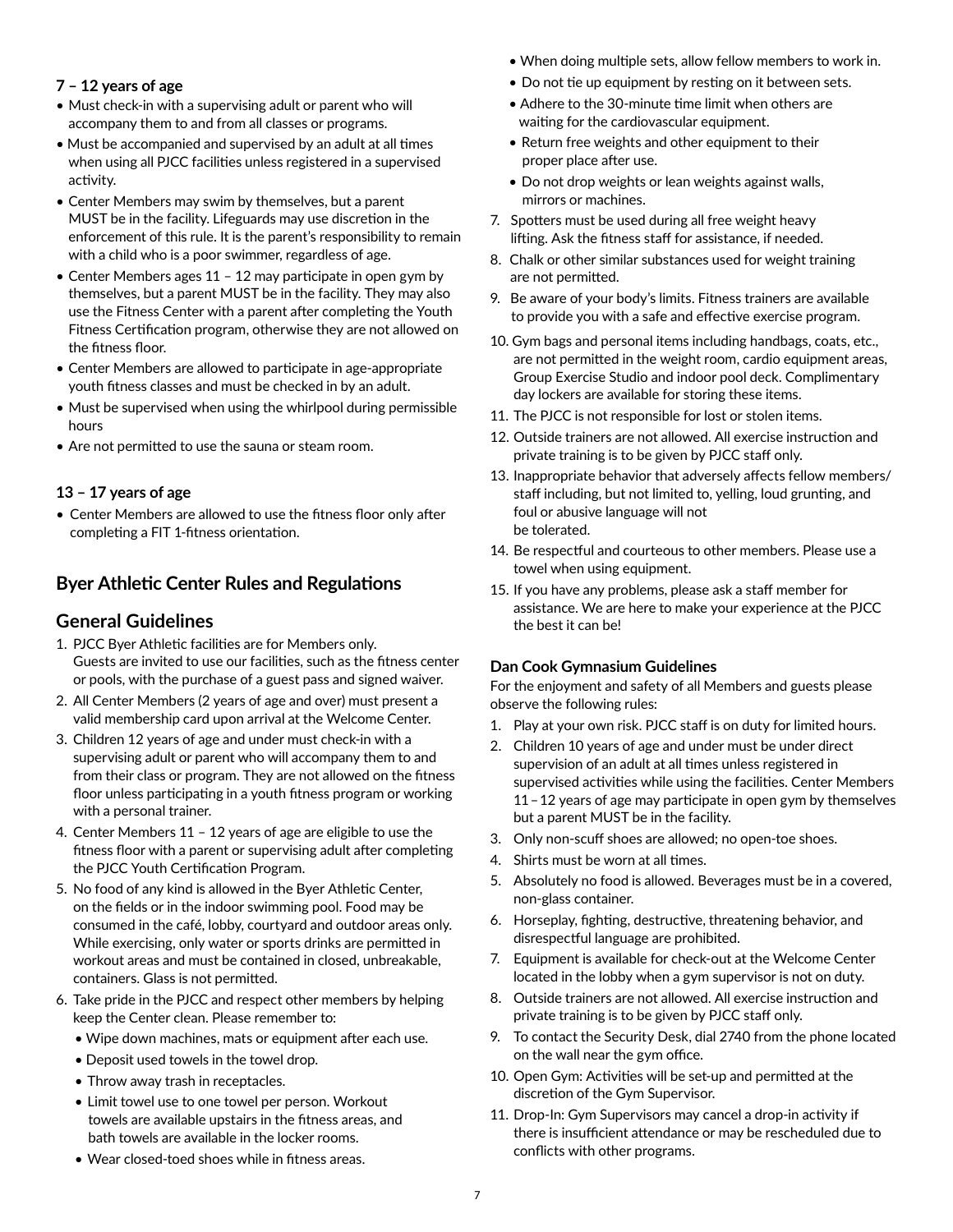- 12. Family Gym occurs on designated Sundays. Half of the gym is reserved for families and equipped with child-friendly games.
- 13. Gym schedules are posted on gymnasium doors and at pjccc. org/gymschedule.

#### **Group Exercise Class Guidelines**

- 1. Classes are a group activity. Please follow the instructor's routine.
- 2. Be respectful of others and arrive for class on time. To avoid disruptions, please do not enter class if you are more than 10 minutes late. Instructor may ask you to leave if you are late or the class is full.
- 3. Be considerate of other members' space. Please do not crowd a member who has arrived in class before you.
- 4. If you have an injury, medical condition or concern, inform the instructor before class.
- 5. Keep conversation to a minimum.
- 6. Do not enter the Group Exercise Studio before the previous class has finished.
- 7. Reserving places is not permitted.
- 8. Gym bags are not permitted in the Group Exercise Studio.
- 9. Please wipe up your perspiration from mats and floor area.
- 10. Bringing a water bottle to class is recommended. It must be in an unbreakable container. Food is not permitted.
- 11. Talking on cellphones is not permitted in the Group Exercise room, Yoga Studio, Evolution Cycle studio or Pilates Studio. Cellphones should be set to silent or vibrate mode.
- 12. Members may not operate PJCC stereo equipment.
- 13. Be considerate of other members, and refrain from wearing perfume, cologne, or heavy scented lotion.
- 14. Return all equipment to the proper storage area.
- 15. Most specialty classes and workshops require registration. All fees must be paid prior to session or series start date.
- 16. Members are required to provide their own yoga mats.
- 17. Center Members 12 years of age and under are allowed to participate I age-appropriate youth fitness classes that are specifically offered for their age group. Otherwise, for their safety, they are not allowed to participate in adult classes.
- 18. Pre-registration is required for all Kids' Fitness classes.

# **Swimming Pools and Pool Area Guidelines**

# **General Pool Rules**

- 1. Parents are responsible for the safety of their children.
- 2. Lifeguards are on duty at the indoor and outdoor pools only and have final authority on pool usage and safety issues. Kiddie Pool has no lifeguard on duty. Children must be supervised by an adult at all times.
- 3. Please adhere to all posted signs in pool and whirlpool areas.
- 4. Members swim at their own risk.
- 5. Anyone with a special medical condition must alert staff and the lifeguard on duty prior to entering the pool.
- 6. Take all safety precautions when using the pool and whirlpool.
- 7. Showers are recommended before entering the pools or spas.
- 8. Walk on the pool deck at all times.
- 9. No excessive horseplay or rough-housing.
- 10. No glass or glass objects are permitted around the whirlpool, indoor pool or outdoor pool at any time.
- 11. Possession and consumption of alcohol in any form is not allowed on PJCC premises, see policy on page 3.
- 12. No chewing gum allowed in the pool or on the pool deck.
- 13. No diving, back jumps or "twisty" jumps is allowed. Enter the water feet first. Jumping feet first into the outdoor pool may be done from the gutters only. No prolonged underwater swimming or breath holding is permitted.
- 14. Jumping from the edge of the pool is not permitted in the indoor pool due to the raised edge.
- 15. Babies may not be left in stroller or car seats unattended.
- 16. No hanging on lane lines, ladders or railings. Lane lines are to be used only as safety lines in case of an emergency.
- 17. Bathing suits are required. Please no bathing suits with builtin flotation. These suits give a false sense of security while in the water. No street clothes, cut-offs, see-through swimsuits, thong bikinis or regular diapers allowed. Water shoes are recommended if spending an extended amount of time in the pool.
- 18. Only "U.S. Coast Guard-approved" flotation devices are allowed. "Water wings" are not allowed.
- 19. Please use benches or towel hooks to hang towels. Do not hang towels on hand rails or lifeguard equipment.
- 20. No cell phone use is allowed on the indoor pool deck or whirlpool. See the "Cell Phone and Cameras" section on page 9 for guidelines.
- 21. Inappropriate behavior and language is not be permitted.
- 22. Limit use of lotions in the indoor pool or apply at least 15 minutes prior to swimming.
- 23. Pools and whirlpools may be closed for maintenance or safety reasons at any time at the discretion of PJCC staff.
- 24. All instruction and private lessons must be conducted by PJCC staff only. No outside instructors are allowed.

#### **Open Swim**

Open Swim is designed to provide a safe, fun environment for members and their guests to enjoy the pool together.

- 1. Children 6 years of age and under or any child not able to fully swim on their own must be accompanied and supervised in the water at all times by an adult or Member over 16 years of age.
- 2. Children 7 years of age and older may swim by themselves, but a parent MUST be in the facility. Lifeguards may use discretion in the enforcement of this rule. It is the parent's responsibility to remain with a child who is a poor swimmer, regardless of age.
- 3. No diving. Both pools are too shallow to dive safely.
- 4. Children 3 years of age and under or children not fully potty-trained must wear nylon swim diapers, which can be purchased at the BAC desk or in most stores. These diapers are reusable and washable. Disposable swim diapers have a tendency to leak and are not permitted.
- 5. Due to health and safety concerns please do not bring in any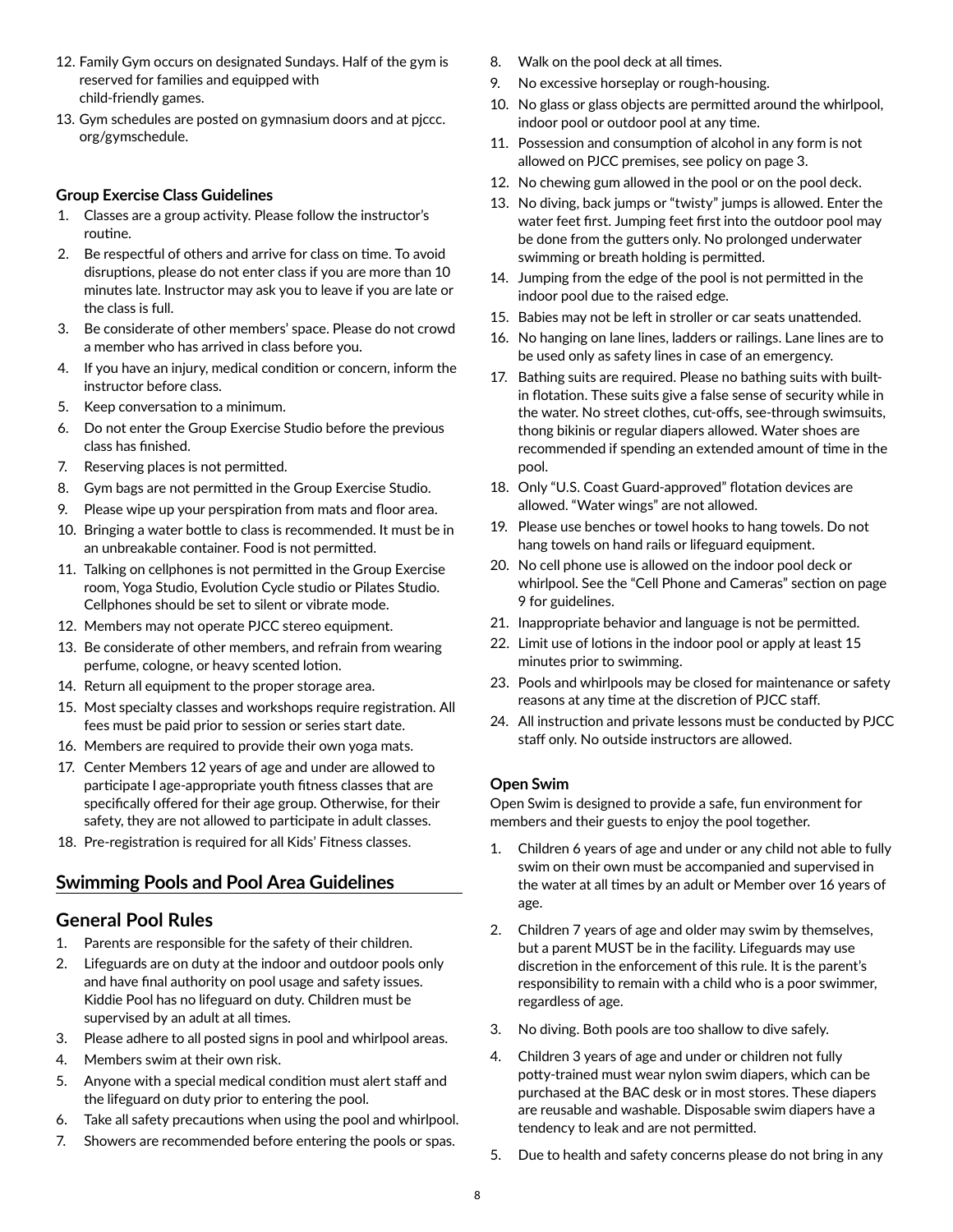toys from home. Some floatation devices and equipment may be allowed during open swim. This rule is up to the discretion of the lifeguard based on the number of participants in the pool. Squirt guns are not permitted.

- 6. Swim lesson teaching equipment use is not permitted during open swim times.
- 7. Kick boards may be used during open swim, but please no sitting on or standing on kick boards.

#### **Lap Swim**

Lap swim is designed to be a workout time for adult members and their guests.

- 1. Lap swimmers must be at least 13 years of age or able to swim the full length of the pool (25 yards) continuously for 4 laps without stopping.
- 2. Water exercises, water walking, and floating are not permitted except during designated or non-busy times.
- 3. Kick boards, pull buoys and fins may be available for use.
- 4. Lap lanes are designated for continuous swimming. Circle swim (counter clockwise) when there are more than two swimmers per lane.
- 5. Maximum of 6 swimmers per lane.
- 6. Choose the lane that best fits your ability before entering the water. Make sure to alert any swimmer in your lane before entering the water. Lifeguards may move swimmers accordingly to ensure safety.
- 7. When passing a swimmer in your lane, tap the swimmer in front of you on the foot. Pass only when they have stopped at the wall. When tapped, please allow the faster swimmer to pass.
- 8. Be alert to the lane lines when they are being added or removed from the pool. There may be a delay in the pool schedule between changing activities.

# **Whirlpool**

Unsupervised children ages 13 and under *may not* use the whirlpool in accordance with State California Code of Regulations, Title 24, Chapter 31B.

Whirlpool use, for supervised children 13 years of age and under, is restricted to:

- Monday Friday 10:30 am 8:00 pm
- Saturday Sunday 10:00 am 5:00 pm

Maximum of 8 individuals permitted in the whirlpool at time.

# **Locker Room Guidelines**

- 1. Day-use lockers are available free of charge while in the Byer Athletic Center only. Limited long-term rental lockers are available for a fee. Items left overnight in day-use lockers will be removed. The PJCC assumes no responsibility for items left in day-use lockers.
- 2. Children 3 years of age and older are not permitted in opposite sex locker rooms and should use the family changing rooms

with parent or supervising adult.

- 3. Family changing rooms are for members with disabilities and for children 36 months – 12 years of age with caregivers of a different gender.
- 4. Children 12 years of age and under must be supervised by an adult in the locker room unless registered in supervised activities while using the facilities.
- 5. Please help keep locker rooms clean by depositing used towels in towel drops and throwing trash in trash bins.
- 6. Please leave valuables at home. The PJCC is not responsible for lost or stolen items. Call 378.2703 for Lost and Found.
- 7. Disabled members have first priority in disabled showers. Be considerate of other members waiting for showers and limit usage to 5 minutes.
- 8. Hair dyeing is not permitted in locker rooms or shower areas.
- 9. Food is not permitted in the locker rooms.
- 10. Refrain from applying perfumes or cologne until you are out of the Center.
- 11. Families may also utilize poolside restrooms as a family changing room.
- 12. Swim suit extractor machine is for swim suits only. PJCC is not responsible for lost or damaged goods.

#### **Sauna/Steam Room**

- 1. Water, shaving and scents are not permitted in the steam or sauna.
- 2. Inappropriate behavior adversely affects fellow members/ staff. Sexual obscenities will not be tolerated.
- 3. For safety and health reasons, children 12 years of age and under are not allowed to use the sauna or steam room.

# **Byer Athletic Center Childcare Information**

Childcare is available for Center Members only for a fee. Members whose children are also members enjoy priority use; reservations may be made 48 hours in advance. All other Center Members with children who are not paying members may make reservations 24 hours in advance. Guests of Center Members may use childcare on a space-available, drop-in basis only. Parents need to be on-site during reservation time.

**Please note:** Fees are subject to change at any time.

# **J.Care**

The J.Care program cares for children from 6 weeks of age through preschool. The program offers various theme-based activities including active play, art, fine and gross motor skill development, imaginary play and music.

#### **Fees and Hours**

Visit pjcc.org/jcare for current fees and hours.

#### **Reservations**

To make your childcare reservation, please call the Welcome Center at 650.378.2703. Please reference posted schedules at pjcc.org/schedules or at the Welcome Center for holiday closures and/or reduced hours of operation.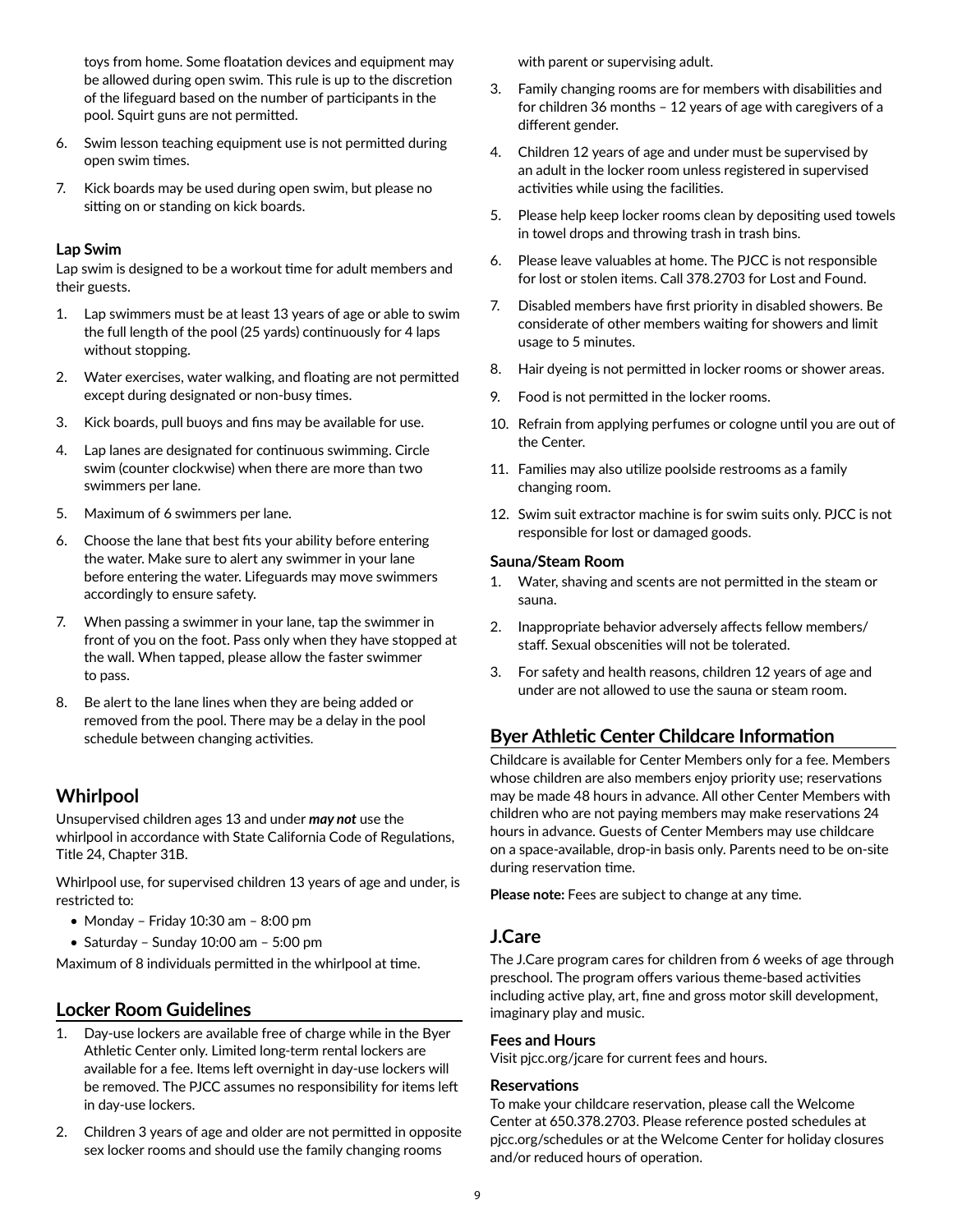#### **Late Fees**

A late fee will be charged for every 15 minutes beyond the scheduled reservation. Two-hours notice is required to cancel or reschedule your reservation. Failure to give two-hours notice will result in a no-show charge of \$5.

# **Program Policies and Registration Information**

# **Preschool**

For more in-depth information about our programs, explore our brochure or visit us at pjcc.org/preschool.

Want to see the PJCC Preschool for yourself? Call 650.378.2670 to make a reservation for one of our monthly tours.

# **Treehouse @ the J**

Interested in giving your child the a cool afterschool experience? Learn more about our Treehouse Afterschool Childcare program at pjcc.org/treehouse. For more information, contact at 650.378.2704 or by email treehouse@pjcc.org.

# **Camp Keff**

Youth of all ages explore, grow, imagine, make friends, build confidence, and most definitely PLAY. Save your spot at campkeff.org for grades K – 12. We offer Fall, Winter, Spring, or Summer camps. Contact the Youth and Family Department at 650.378.2704 or by email camps@pjcc.org.

# **Log in & Registration Programs at the PJCC Where Should I Log In: MyPJCC or MindBody?**

# **Go to pjcc.org/mypjcc for more information.**

# **MyPJCC**

Use MyPJCC if you want to register for...

- Adult and Youth classes and programs
- Aquatics programs/swim classes
- Community Engagement opportunities
- Cultural Arts programs
- Jewish Life programs
- Preschool and Youth Enrichment classes
- Sports and Recreation programs (e.g., basketball leagues)

# **PJCC MindBody**

Use MindBody if you want to register for...

- Group Exercise classes that require reservations
- Evolution Cycle classes
- Pilates Reformer classes
- TRX
- Women On Weights
- Small Group Training
- Personal Training
- Spa appointments and Eminence purchases

Remember: if you need further assistance, we welcome you to contact our Member Services Team at mypjcc@pjcc.org. You can also stop by our Welcome Center or call 650.378.2711 for assistance.

## **Activity Waiver**

Participation by non-members in PJCC programs requires a signed Activity Waiver submitted prior to the first class. Parent or legal guardian signature is required for children under 18 years of age.

# **Class Cancellation Policies**

**Swim School Cancellation Policy:** All withdrawal requests must be made in writing through email or done in person by the 15th of the current month for a next month cancellation. No partial refunds are provided.

**Personal Training Cancellation Policy:** To cancel an appointment without charge, you must contact your trainer at least 24 hours before your scheduled appointment. If you fail to cancel at least 24 hours in advance, you will be charged for a full session.

**Private Pilates Cancellation Policy:** To cancel an appointment without charge, you must contact your trainer at least 24 hours before your scheduled appointment. If you fail to cancel at least 24 hours in advance, you will be charged for a full session.

**TRX Cancellation Policy:** To be canceled without charge, TRX cancellations must be made 24 hours prior to start time of the class. Your TRX package will be activated on the day of your first TRX class, and will expire 35 days after that date.

**HITT Cancellation Policy:** High Intensity Team Training (HITT) packages expire 35 days after sale date. To be canceled without charge HITT cancellations must be made 24 hours prior to start time of the class.

**WOW Cancellation Policy:** To be canceled without charge WOW cancellations must be made 24 hours prior to start time of the class. Your WOW package will be activated on the day of your first WOW class, and will expire 35 days after that date.

**Spa Services Cancellation Policy:** To cancel your appointment without charge Spa cancellations must be made 12 hours prior to the start time of your appointment.

# **Refund Policies for Individual & Series Classes**

To receive a 100% refund, written requests must be received at least one week prior to the individual class or first session of series. To receive a 75% refund, written requests must be received at least one day prior to the individual class or first session of series. To receive a 50% refund (does not apply to individual classes), written requests must be received at least one day prior to the second session of the series. Refund requests made after one day prior to the individual class or second session will not be accepted, and no refund will be granted.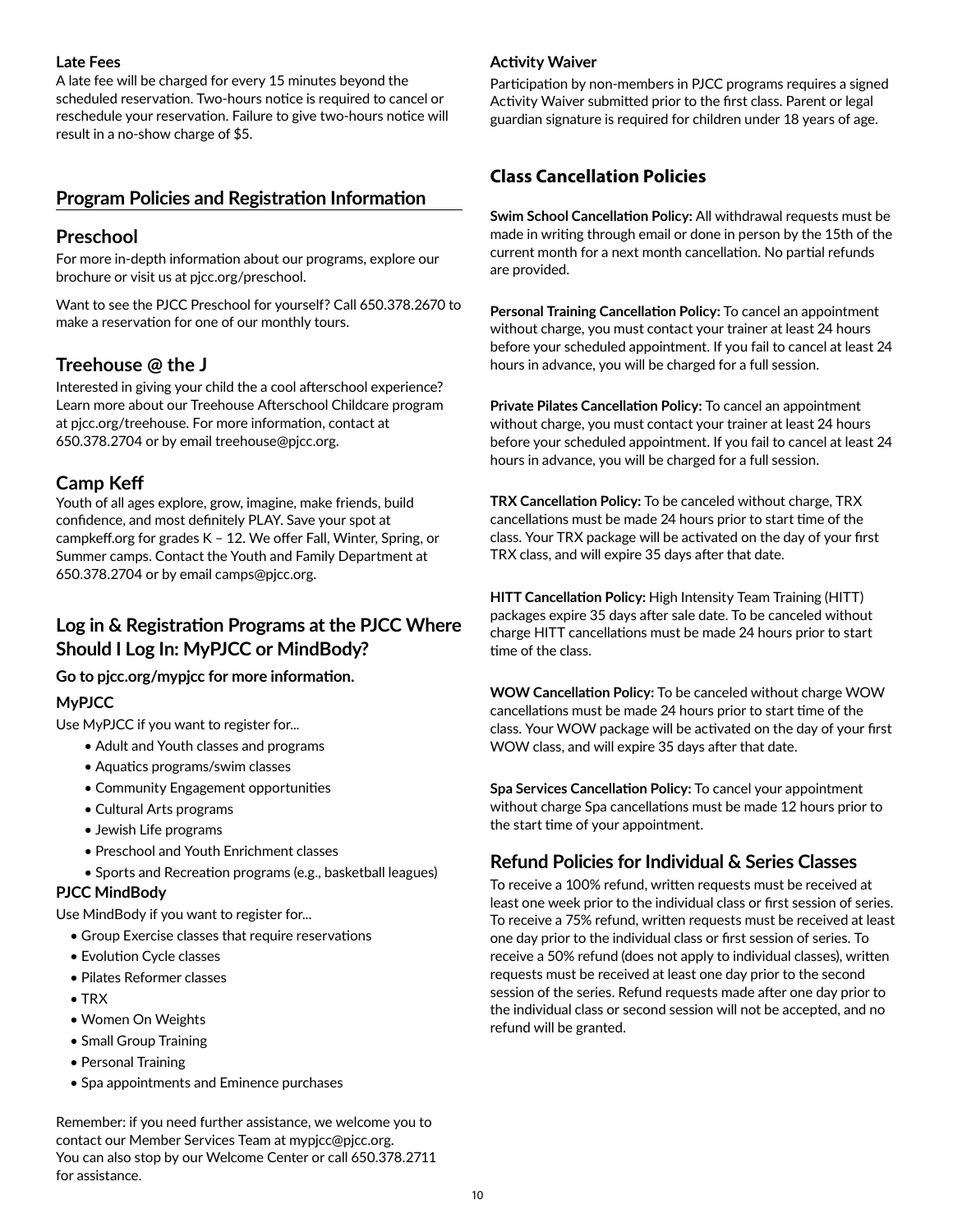## **Requesting a Refund**

Requests must be made in writing to the Program Department. Refunds are computed from the date written notice is received and will appear as credits on PJCC house accounts immediately after being processed. Refunds may take 5 – 7 business days to be processed. The PJCC is not responsible for providing makeup classes or issuing refunds for programs missed as a result of illness, travel, emergencies or other events beyond the control of the PJCC. All classes are subject to minimum enrollment. The PJCC reserves the right to cancel classes by refunding all fees where the minimum enrollment is not met.

The PJCC reserves the right to close facilities for maintenance, change rooms for best utilization or substitute teachers when necessary. Programs such as Swim School, Preschool, Camp Keff, Treehouse, events, trips and tours are subject to their own cancellation and refund policies, which supersede those policies stated above. Please contact individual departments for specific departmental policies.